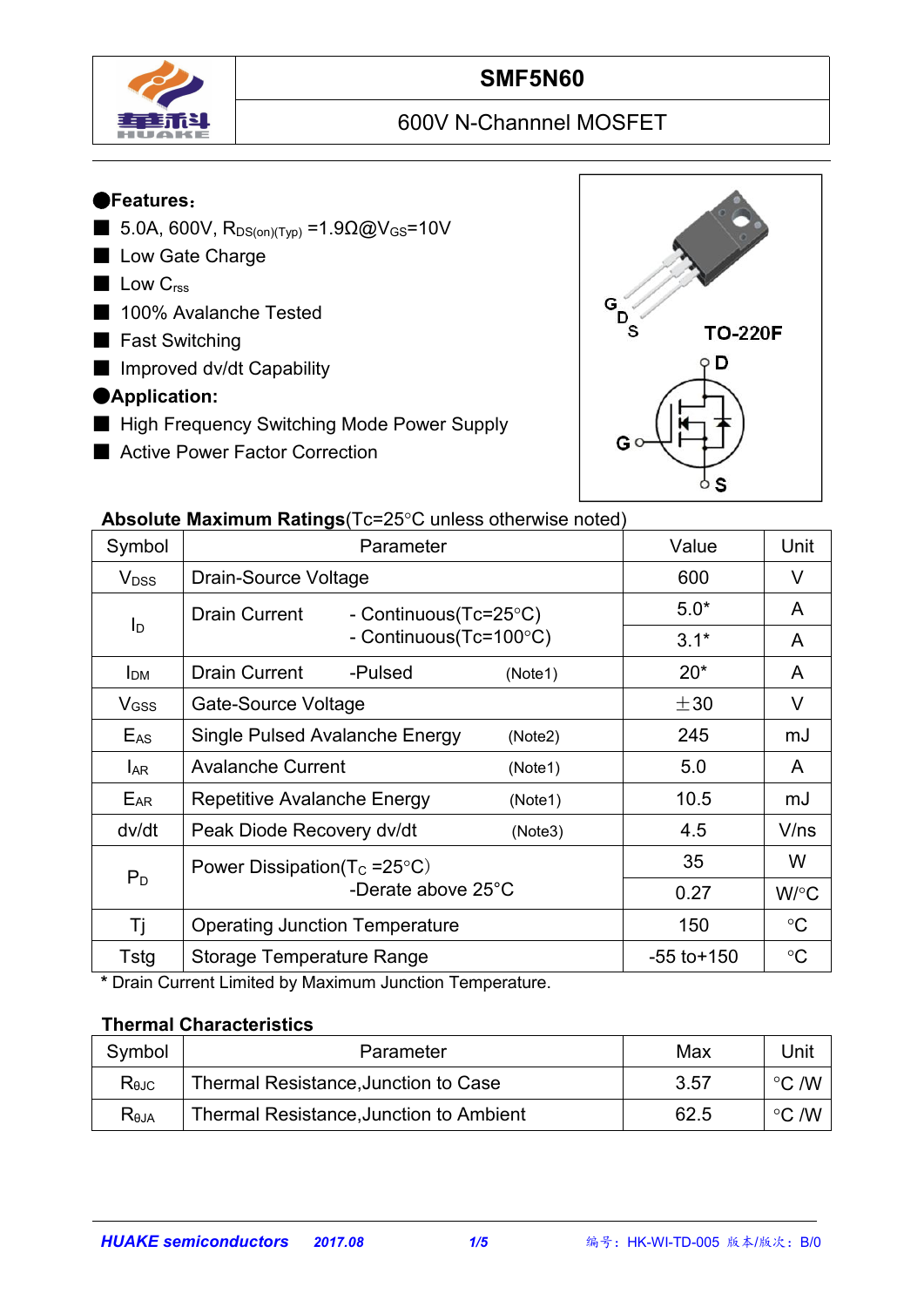

#### **Electrical Characteristics**(Tc=25°C unless otherwise noted)

| Symbol                                            | Parameter                                                     | <b>Test Conditons</b>                                                  | Min               | Typ  | Max          | Unit     |  |
|---------------------------------------------------|---------------------------------------------------------------|------------------------------------------------------------------------|-------------------|------|--------------|----------|--|
|                                                   | <b>Off Characteristics</b>                                    |                                                                        |                   |      |              |          |  |
| <b>BV</b> <sub>DSS</sub>                          | Drain-source Breakdown Voltage                                | $V_{GS}$ =0V, l <sub>D</sub> =250µA                                    | 600               |      | --           | $\vee$   |  |
| $\triangle$ BV <sub>DSS</sub><br>$1\triangle T_J$ | Breakdown Voltage Temperature<br>Coefficient                  | $I_D = 250 \mu A$<br>(Referenced to 25°C)                              | --                | 0.65 |              | V/C      |  |
| <b>I</b> <sub>DSS</sub>                           | Zero Gate Voltage Drain Current                               | $V_{DS} = 600V$ , $V_{GS} = 0V$                                        | --                | ——   | 1            | μA       |  |
|                                                   |                                                               | $V_{DS} = 480V$ , Tc=125°C                                             | --                | --   | 10           | μA       |  |
| <b>I</b> GSSF                                     | Gate-Body Leakage Current, Forward                            | $V_{GS}$ =+30V, $V_{DS}$ =0V                                           | --                | --   | 100          | nA       |  |
| <b>I</b> GSSR                                     | Gate-Body Leakage Current, Reverse                            | $V_{GS}$ =-30V, $V_{DS}$ =0V                                           | --                | --   | $-100$       | nA       |  |
| <b>On Characteristics</b>                         |                                                               |                                                                        |                   |      |              |          |  |
| $V_{GS(th)}$                                      | <b>Gate Threshold Voltage</b>                                 | $V_{DS} = V_{GS}$ , $I_D = 250 \mu A$                                  | 2.0               |      | 4.0          | $\vee$   |  |
| $R_{DS(on)}$                                      | Static Drain-Source On-Resistance                             | $V_{GS}$ =10 V, $I_D$ =2.5A                                            | $-$               | 1.9  | 2.5          | $\Omega$ |  |
| <b>gFS</b>                                        | <b>Forward Transconductance</b>                               | $V_{DS} = 40 V$ , $I_D = 2.0 A$<br>(Note4)                             | --                | 3.6  | --           | S        |  |
|                                                   | <b>Dynamic Characteristics</b>                                |                                                                        |                   |      |              |          |  |
| $C$ <sub>iss</sub>                                | Input Capacitance                                             |                                                                        | --                | 568  | --           | pF       |  |
| C <sub>oss</sub>                                  | <b>Output Capacitance</b>                                     | $V_{DS} = 25V$ , $V_{GS} = 0V$ ,<br>$f=1.0$ MHz                        | --                | 63   | --           | pF       |  |
| C <sub>rss</sub>                                  | Reverse Transfer Capacitance                                  |                                                                        | --                | 11   |              | рF       |  |
|                                                   | <b>Switching Characteristics</b>                              |                                                                        |                   |      |              |          |  |
| $t_{d(on)}$                                       | Turn-On Delay Time                                            |                                                                        | --                | 31   | --           | ns       |  |
| $t_{r}$                                           | Turn-On Rise Time                                             | $V_{DD}$ = 300 V, $I_D$ = 5.0 A,                                       | --                | 76   | --           | ns       |  |
| $t_{d(off)}$                                      | <b>Turn-Off Delay Time</b>                                    | $R_G = 25 \Omega$<br>(Note4,5)                                         | --                | 61   | --           | ns       |  |
| $t_{f}$                                           | <b>Turn-Off Fall Time</b>                                     |                                                                        | --                | 56   | --           | ns       |  |
| $Q_g$                                             | <b>Total Gate Charge</b>                                      |                                                                        | --                | 13   | --           | nC       |  |
| $Q_{gs}$                                          | Gate-Source Charge                                            | $V_{DS}$ = 480 V, I <sub>D</sub> = 5.0 A,<br>$V_{GS} = 10 V$ (Note4,5) | $-$               | 4.1  |              | nC       |  |
| $Q_{gd}$                                          | Gate-Drain Charge                                             |                                                                        |                   | 4.9  |              | nC       |  |
|                                                   | <b>Drain-Source Diode Characteristics and Maximum Ratings</b> |                                                                        |                   |      |              |          |  |
| $\mathsf{I}_\mathsf{S}$                           | Maximum Continuous Drain-Source Diode Forward Current         | --                                                                     | --                | 5.0  | A            |          |  |
| $I_{SM}$                                          | Maximum Pulsed Drain-Source Diode Forward Current             | --                                                                     | --                | 20   | $\mathsf{A}$ |          |  |
| $V_{SD}$                                          | Drain-Source Diode Forward Voltage                            | $V_{GS} = 0V, I_S = 4.0A$                                              | --                |      | 1.4          | V        |  |
| $t_{rr}$                                          | <b>Reverse Recovery Time</b>                                  | $V_{GS} = 0V$ , $I_S = 4.0A$ ,                                         | $\qquad \qquad -$ | 332  | $--$         | ns       |  |
| $Q_{rr}$                                          | Reverse Recovery Charge                                       | d I <sub>F</sub> /dt=100A/µs (Note4)                                   | $-$               | 2.69 | $- -$        | $\mu$ C  |  |

Notes:

1、Repetitive Rating:Pulse Width Limited by Maximum Junction Temperature.

2、L = 25.0mH, I<sub>AS</sub> = 5.0A, V<sub>DD</sub> = 50V, R<sub>G</sub> = 25 Ω, Starting T<sub>J</sub> = 25 °C.

3、Isp≤5.0A, di/dt≤200A/µs, V<sub>DD</sub>≤BV<sub>DSS,</sub> Starting T<sub>J</sub> = 25°C.

4、Pulse Test : Pulse Width ≤300 µ s, Duty Cycle≤2%.

5、Essentially Independent of Operating Temperature.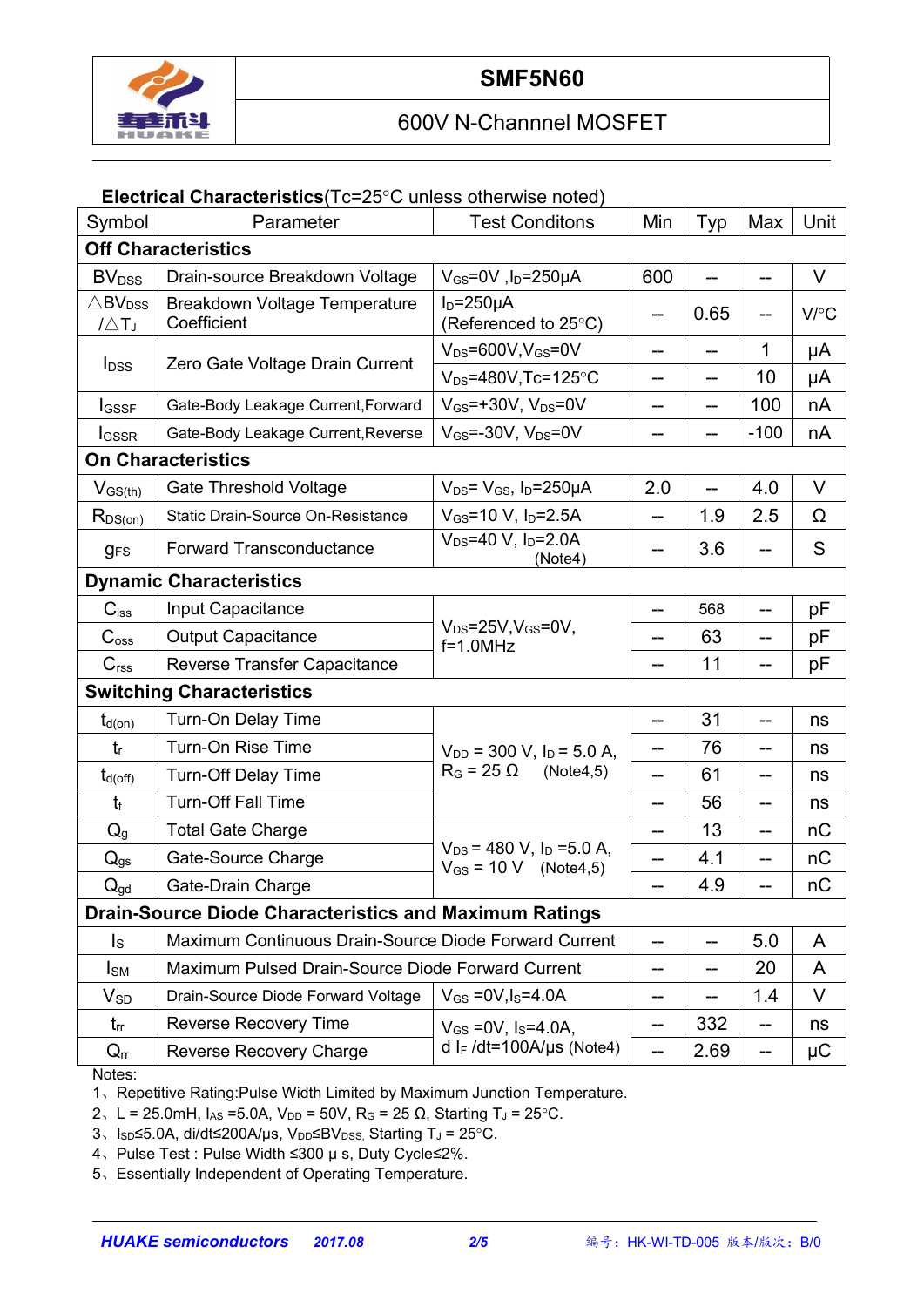





**Capacitance Characteristics Gate Charge Characteristics**







**On-Resistance Variation vs. Body Diode Forward Voltage Variation Drain Current and Temperature** 



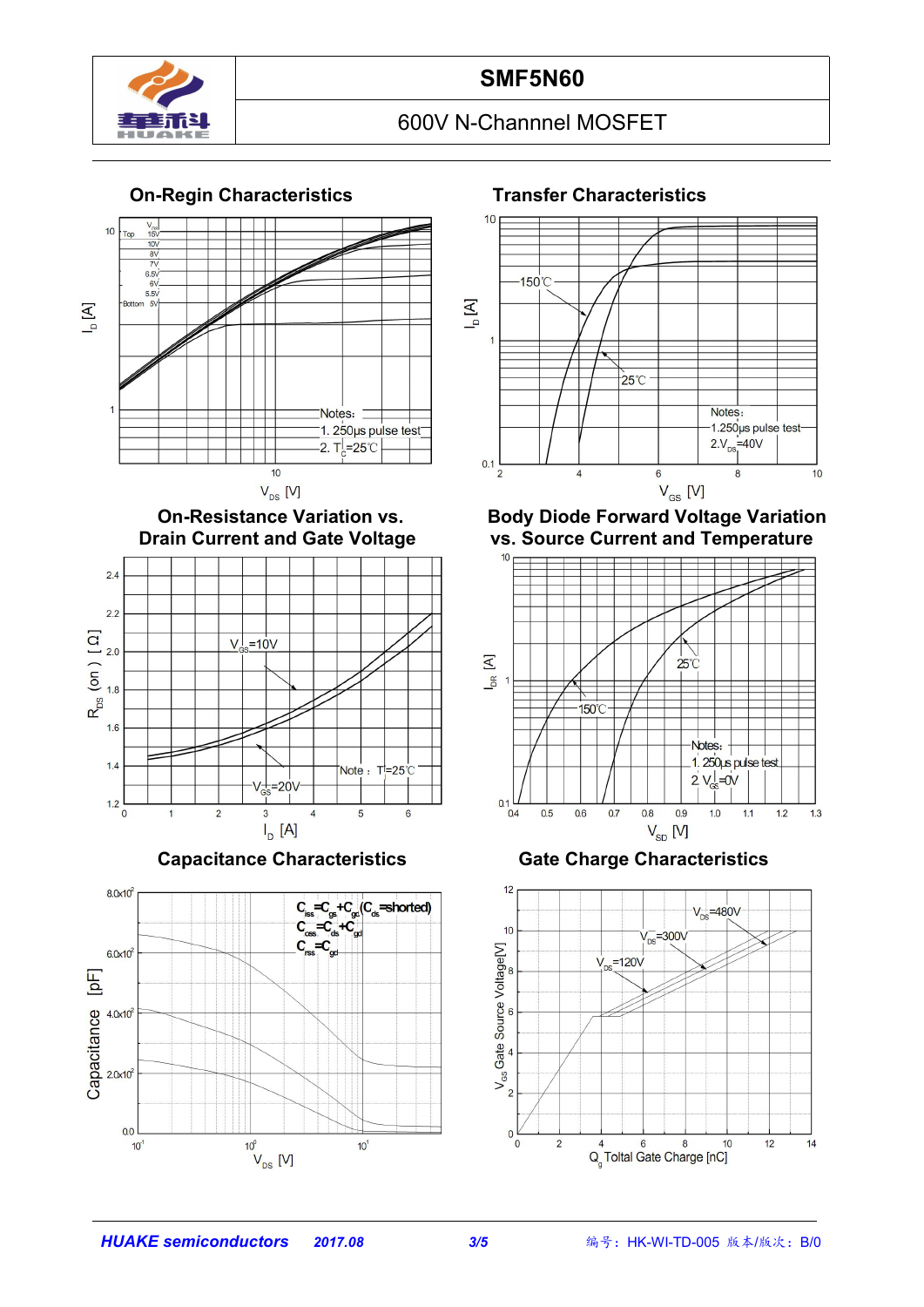



**Maximum Safe Operating Area** 





**Maximum Drain Current**